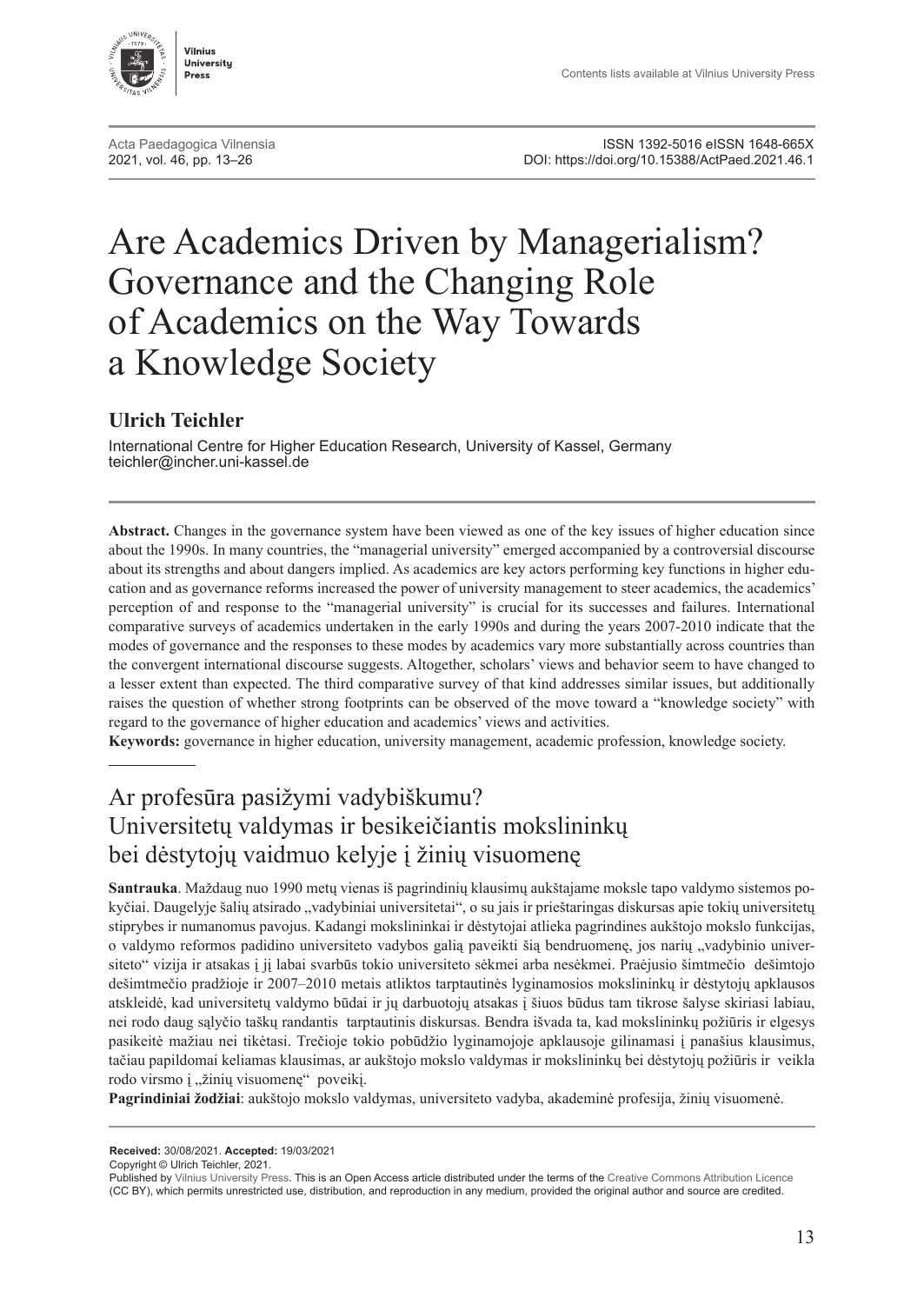#### **Governance – a Current Key Issue of Higher Education**

During the first two decades of the 21<sup>st</sup> century, and to some extent already during the 1980s and 1990s, higher education was expected to reconsider its traditions, to reflect and counteract visible weaknesses and to strive for "reform", "innovation", transformation" or "modernization" – whatever term might be considered suitable. Such calls for change are not new: after the WWII, widespread activities could be observed to consolidate higher education again, and this was combined in some countries with substantial reforms in many respects. In the 1960s and 1970s, many traditions were provoked by the rapid expansion of higher education and by the increasing popularity of social reform concepts touching upon higher education. Thus, the current debates about salient issues of higher education and the efforts to change many features of higher education can be viewed as a third wave of transformation.

There are four thematic areas that are most frequently addressed, most intensively debated and most often appear to be the focus of reform initiatives in this third wave not only in economically advanced countries, but also in many other countries.

- The first area might be called functional. Higher education has been expected to act more efficiently and in a more targeted way, as well as to take changes in societal expectations more seriously. Gradually gaining popularity since the 1990s, the term "knowledge society" is employed both to call for ways to ensure and enhance the quality of research and of teaching and learning, as well as to point at growing expectations of relevance – often interpreted together with terms such as "knowledge economy" and "employability" – as expectations that higher education should aim at becoming more visibly useful.
- The second area is structural. The assumption, which had been shared widely in the preceding wave of reforms that expansion of higher education had to lead to diversification, was revitalized in recent years with a specific accent: many countries opt for a steeper vertical stratification of the higher education system and thereby for increasing privileges of top universities in order to be successful in the race for top positions in "rankings" of "world-class universities", while ideas that the varied sectors of the higher education system should take over substantially distinct tasks seem to have lost momentum.
- The third area, in which substantial changes are on the agenda, is spatial. The term "internationalization" is primarily employed to characterize trends towards increasing cross-border mobility of students and academics, and to encourage higher education institutions to develop strategies for promoting and supporting international activities in many respects.
- The fourth thematic area of discourse and actual changes is organizational. Changes in governance are sought or actually implemented with the aim to strengthen the power of select actors and steering-targeted mechanisms. In many countries, substantial steps have been taken towards a "managerial university" – a university in which the institutional and possibly also the departmental leaders, supported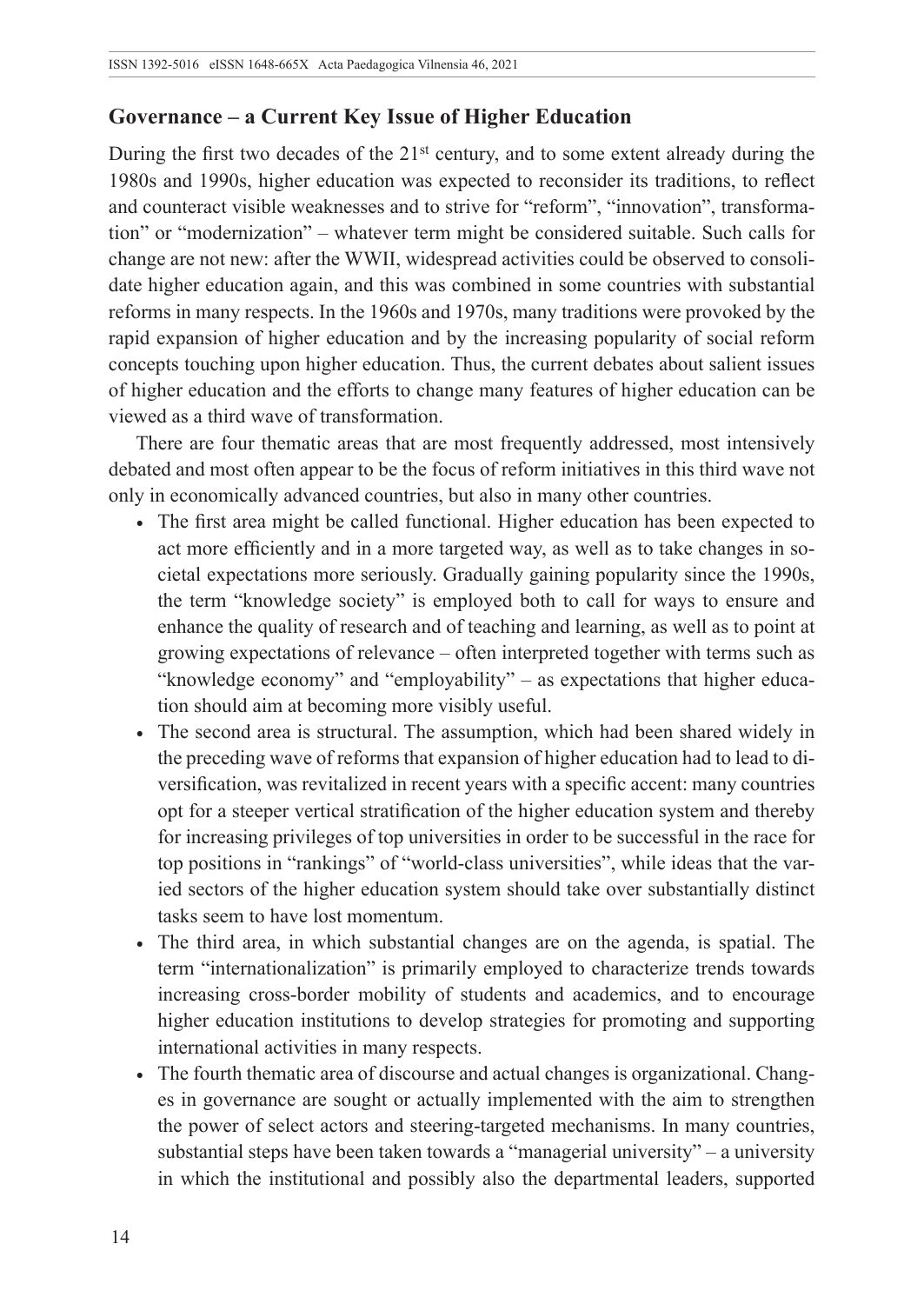by highly qualified administrative staff, have ample opportunities for shaping the conditions of research and scholarship as well as of teaching and learning.

The fourth thematic area deserves special attention here, because intended or actual changes of governance are closely related to changes in the other aforementioned areas. For example, increasing managerial power is expected to set functional priorities and to care for appropriate balances of varied functional imperatives. University management is also challenged to develop targeted internationalization strategies and thus to contribute towards a more impressive internationality of the individual university.

Finally, the moves towards the "managerial university" have to be analyzed here, because every major change of governance has considerable effects on the role of academics: what they are expected to do, how much their views and activities are geared by the managerial power of other actors, what their own power is in the overall settings of decision-making, and what remains of what has been traditionally called "academic freedom".

#### **Prior Settings of Governance**

Although international discourse on higher education suggests that many features should be discussed and actually handled in a similar way all over the world, we actually note enormous differences across countries. For instance, different major thrusts of governance already existed when a "modern" university emerged (see Perkin, 2006; Ben-David 1977). Ideas formulated in Germany about the concept of the modern university – notably, the Humboldtian idea of the "unity of research and teaching" – spread to other countries, but the organizational context of a strong supervisory role of government, relatively weak university leadership and a strong position of individual professors underscores a highly regarded principle of "academic freedom": prevailing in Germany in the 19<sup>th</sup> and 20<sup>th</sup> centuries, it obviously has not been internationally viewed as indispensably linked to the conceptual thrust of higher education. Rather, varied modes of governance persisted or emerged anew.

For example, French universities moved towards an even stronger system-coordination role of governance and weaker power of university management, but a notably stronger influence of the departments on professors' teaching activities than in Germany. British universities were often described as the incarnation of a collegial model. Academics with disciplinary and departmental settings strived for collective decisions. Governments were the principal funder, but historically the "autonomy" of higher education institutions was more strongly respected than in many other countries. Higher education in the U.S. absorbed many concepts of research and teaching from the above named countries, but was already historically characterized by a strong role of university leadership supported by a large and powerful administration. There were concerns about efforts to steer teaching and research too much from above, but university leaders in the U.S. as a rule seem to have been viewed by academics as supportive for a typical academic culture (Birnbaum 1988).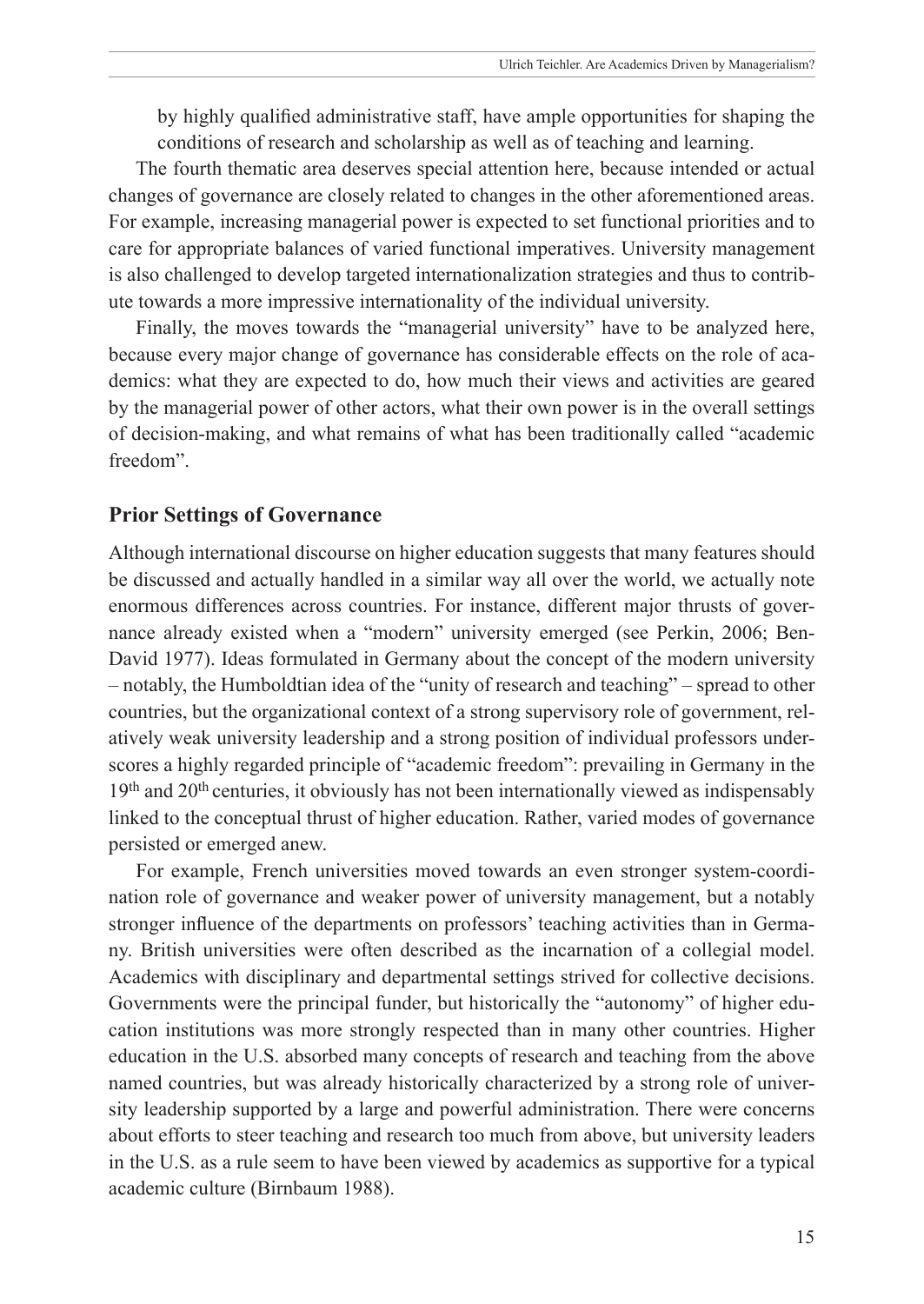Many traditional concepts and practices were challenged in the 1960s and 1970s in the wake of the rapid expansion of higher education, of critique voiced by protesting students and of the emergence of a general political climate in favor of societal reforms (Lockwood 2011; Rüegg and Sadalk 2011). In many countries, functional reconsiderations were accompanied by debates about needs for the reform of governance – both in respect of the role governments and other external actors play and of the internal processes of coordination. Although the search for new solutions seemed to have varied substantially, we might argue that steering in higher education in many economically advanced countries underwent changes in similar directions (Teichler 2019): activities of governments increased in various countries as regards mid-term planning and also as regards detailed operations in the daily life of higher education institutions. Some steps were taken to strengthen the influence of university management. Various countries introduced participatory models of decision-making with a stronger involvement of junior academics, possibly other staff and students. The power of the professors declined to a greater or smaller extent in many countries.

But, altogether, the overall character of governance did not move substantially towards a convergent model during the second wave of reforms. This was pointed out by higher education researchers in the early 1990s, i.e. at the time when a new debate about the need for reforms in this domain already got momentum. For example, Harman (1992) observed four different models of higher education governance that were persisting: (a) the collegial model emphasizing non-hierarchical cooperative decisionmaking and a substantial degree of institutional self-determination by academic staff; (b) the bureaucratic model stressing legal-rational authority and formal hierarchies; (c) the professional model, in which the authority of experts is influential within various kinds of loosely structured organizational settings; (d) the political model, which conceptualizes governance in terms of conflicting areas with varied interest groups characterized by competing views and values. He stated that individual countries obviously opted for different mixes of these models. Another example is Maassen and van Vught (1992) who argued that individual national higher education systems made clearly different choices in terms of power allocated to the level of actors (government and society, institutions and departments, and finally individuals) and the type of actors (politicians, managers, administrators, academics, etc.).

#### **Moves Towards the "Managerial University"**

A shift in governance of higher education towards what might be called the "managerial university" could be seen in a few countries in the 1980s (see Neave and van Vught 1991), in many countries in the 1990s (see Braun and Merrien 1999; Amaral et al. 2003), and in a few late-coming countries in the early years of the 21<sup>st</sup> century (Amano and Poole 2005; Wolter 2007). The followings features could be observed in many countries:

• Governments reduced detailed bureaucratic supervision and instead moved towards putting their stamp on higher education through select policy directives as well as incentive-based or reward-based funding.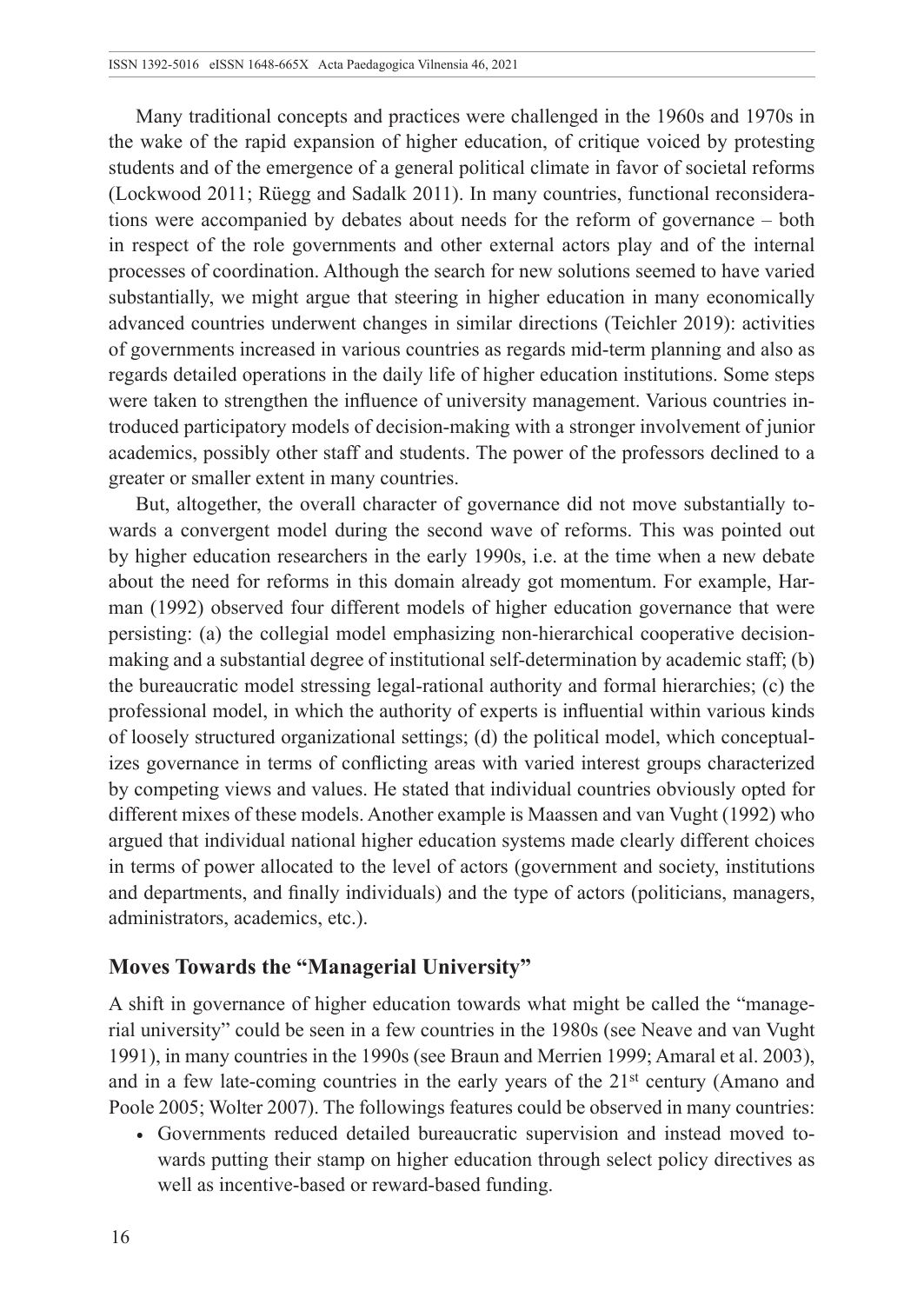- The direct influence of society was expected to be strengthened through increased external stakeholder participation in decision-making mechanisms.
- Most importantly, substantially more formal power was allocated to executive actors within higher education institutions, i.e. to university leaders and often to the leaders of institutional sub-units as well.
- University leaders aimed at strengthening their strategic and supervisory potential through a substantial increase in highly qualified administrative staff with no consistent definition ("middle level managers", "higher education professionals", "third space professionals", etc.; see Meek et al. 2010; Schneijderberg and Mercator 2013; Whitchurch 2008), expected to understand the character of academic work.
- Systems of evaluation, i.e. the assessment of the processes and outcomes of teaching, learning and research, were newly built up or substantially enlarged with a view to serving as an information base both for the reflection and improvement of academics and for the distribution of rewards and sanctions (see Kells 1999; Schwarz and Westerheijden 2004; Cavalli 2007).
- In addition, there was a spread of the modes of assessment considering the individual institution of higher education as the unit of action and success, which is most visible in university "rankings" (see Hazelkorn 2011; Shin et al. 2011).
- Governments increasingly employed mechanisms of incentives and sanctions vis-à-vis institutions of higher education and institutional management, and similarly vis-à-vis individual academics. The latter, for example, refers to the duration of employment contracts, promotion, remuneration, and resource allocations as modes of steering, thereby contributing to increases in competition among institutions of higher education and among scholars.
- A shift of actors' views and attitudes towards more strategic reasoning, towards a more competitive mind and towards more attention being paid to visible "performance", "output" and "outcomes".
- A further weakening of the power of academics in the decision-making system around and within higher education.

Most analyses of the policies aimed at moving higher education towards the logic of the "managerial university" agree in underscoring that many similar conceptual and operational elements emerged across countries (see Krücken and Meier 2006; Ferlie et al. 2008; Paradise et al. 2009; Huisman 2009; Bleiklie et al. 2017) and that the national systems of governance in higher education are less varied during this third wave of reforms than they were a few decades ago. However, differences between current governance systems by country and differences between management approaches by institution are by no means marginal. It is not the aim of this article to discuss the extent of similarities and varieties as far as they are disclosed in the expert literature. Rather, information provided below is to show how similarly or how differently academics of different countries perceive and assess the settings of governance which they experience.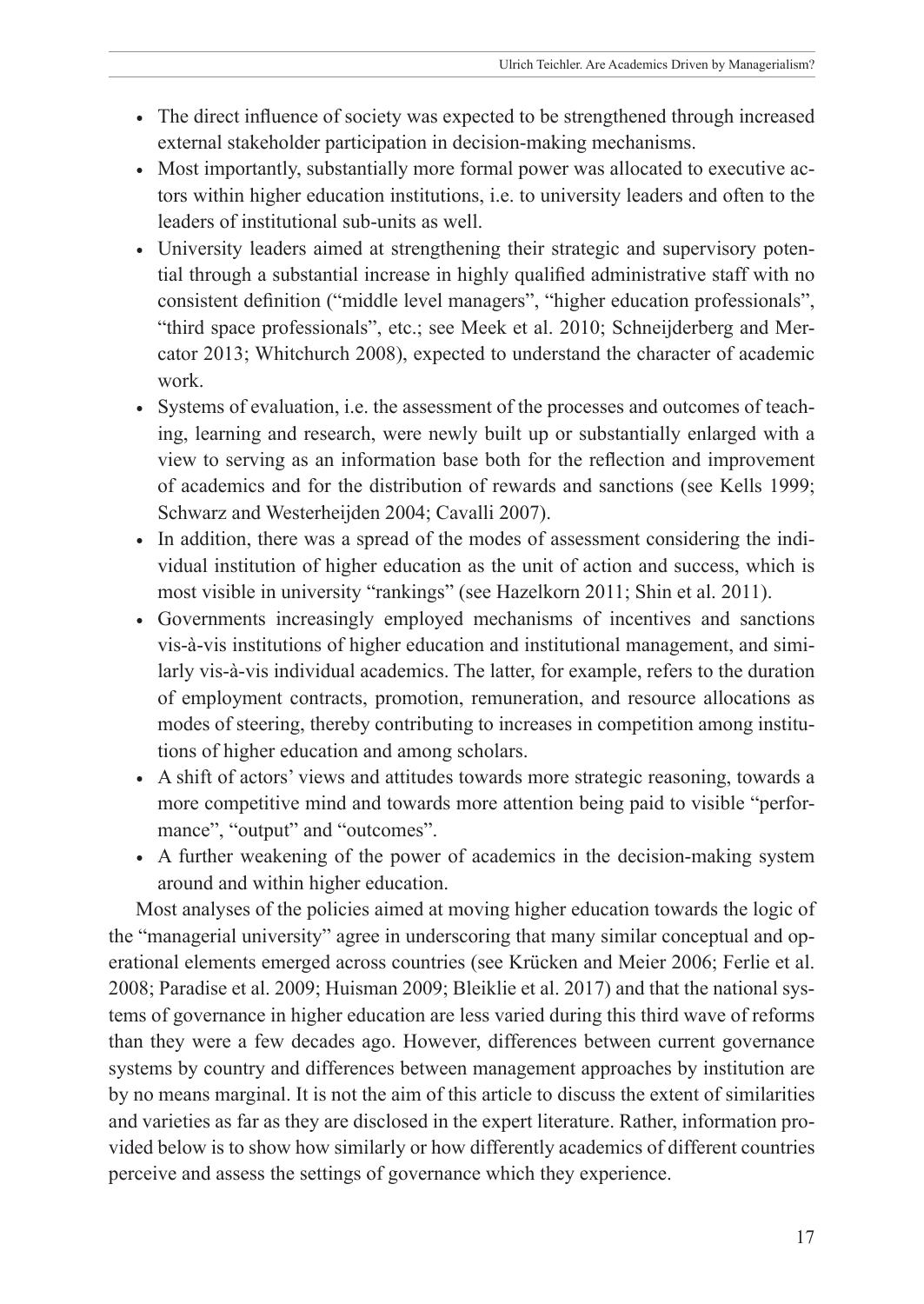Analyses present an enormous wealth of factors which might have contributed to the moves towards the "managerial university". The following list might be illustrative of the range of factors assumed, but does not aim at being exhaustive:

- Loss of trust in the self-regulatory potential of the academic profession;
- Loss of trust in the efficiency and effectiveness of governmental planning and supervision;
- General spread of the popularity of economistic reasoning and, notably, of neoliberal concepts as policy rationales;
- Spread of "New Public Management" concepts;
- Increasing reliance on "indicators" and other "performance" or "output" measures as an information base for "evidence-based" policies and strategies;
- Increasing reliance on market mechanisms, also in non-commercial sectors of society;
- Growing belief that leaders can excel in problem-solving.

Proponents of the "managerial university" are obviously convinced that a strong managerial power in universities and a strong position of university leaders within the overall system of governance of higher education as a whole have led to a leap forward in the enhancement of quality and efficiency of higher education and that this will be true as well in the foreseeable future: university managers will be highly informed, strategyminded, target-devoted, power-conscious, rational, realistic, balance-supporting and conflict-solving actors.

However, frequent critical voices (see Birnbaum 2000; Deem and Brehony 2005; Hyde et al. 2013; Leisyste 2015; de Corte et al. 2018) suggest that models of governance, which are characterized by a strong managerial power, are biased from the outset and have lopsided consequences as a rule. "Managerialism" is considered inappropriate for higher education notably for the following reasons:

- The strong emphasis on targeted strategic reasoning and action does not fit an "indeterminate" university, i.e. an institution where academics need "academic freedom" in order to search for unforeseeable new knowledge and to strive for unpredictable success.
- Strong managerial power is inappropriate for a professional organization where employees – in this case academics – know the character of the aims, operations and acceptable results of the organization far better than those leading it.
- The prevailing managerial approaches imply "over-competition" and "over-instrumentalization". They are likely to promote "extrinsic motivation" among academics and a superficial search for visible results which endanger open search for creative operations and results.
- Managers who are expected to be strong, targeted and visibly successful tend to "mold" the higher education institution as a whole in tune with the common overarching thrusts and thus contradict the basic logic of a university, which is shaped by heterogeneity due to a different character of disciplines as well as due to the individuality of academics.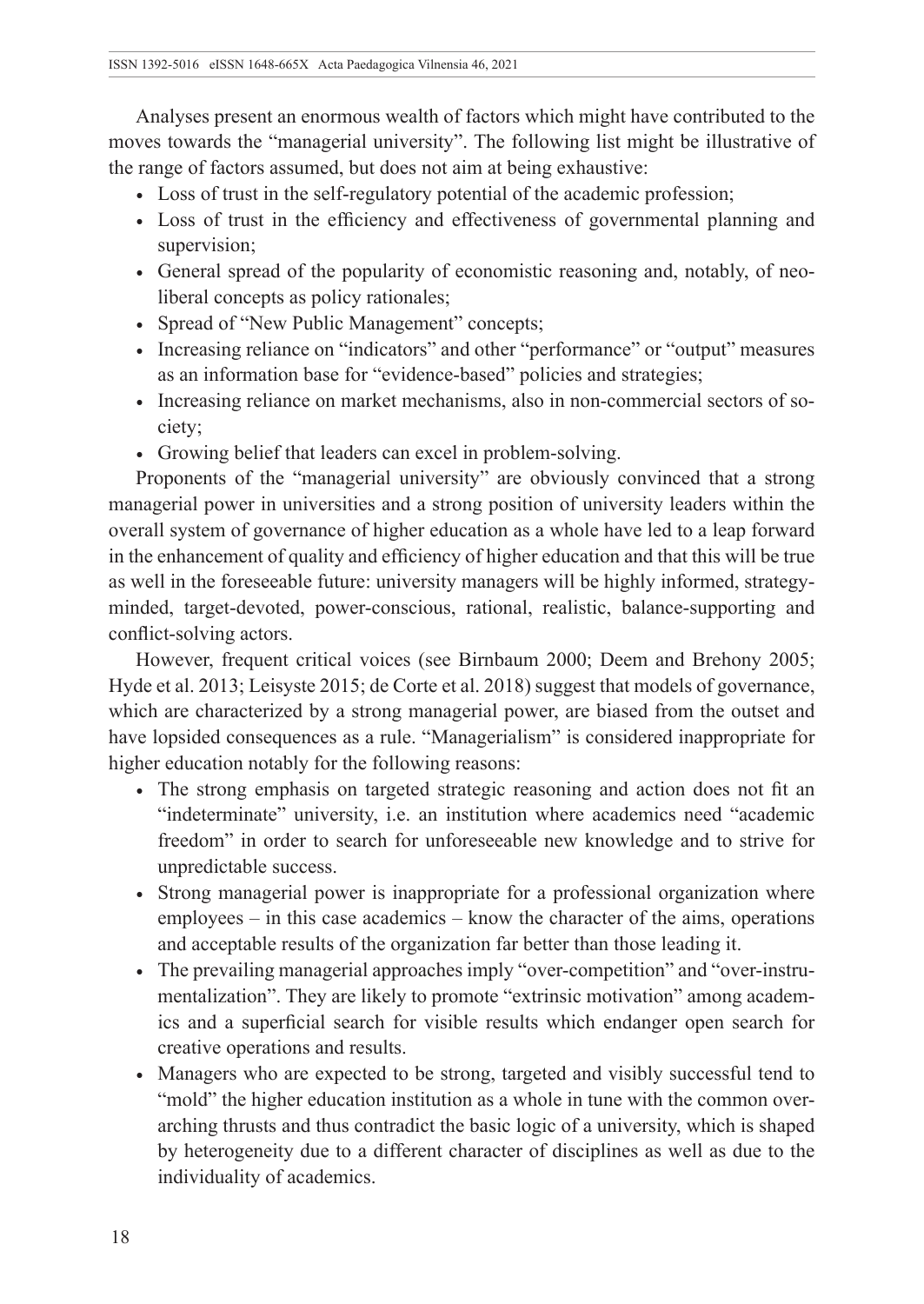• To sum up the strategic activities pursued at the mezzo-level of the higher education system, i.e. university and departmental leaders, the prevailing efforts are to make universities at stake more similar to other, more highly-reputed, universities. This race for adapting to the top universities reinforces a vertical stratification of the whole system of higher education with little variety of substantive profiles among individual universities.

Both the praise and the critique of the "managerial university" make clear that its success is to a substantial extent dependent on the responses of the academic profession: how academics perceive and assess managerial approaches and practices, whether they see themselves as losers or believe to have opportunities for action, whether they employ their talents to undermine rules and prescriptions smartly (even forming a coalition of resistance) or are cooperative, whether they consider academic individuality, openness of academic work and possible creativity to be endemically endangered or reinforced by managerial thrusts, whether they believe that strong power to shape higher education institutions leaves room for concurrent professional influence or is destructive in this respect, and whether managerial power is seen as de-motivating for the academics or as leaving room for professional satisfaction.

## **Governance and Its Impact as a Theme in Surveys of the Academic Profession**

As the direction of changes in governance intended or actually implemented in higher education seems to be somewhat similar across countries, but obviously not leading to worldwide uniformity, any analysis of the ways how academics perceive the changes of governance, how much they are affected and respond, and finally how they view their professional role altogether under the existing conditions, would be beneficial if undertaken with a comparative perspective. Therefore, the three major comparative surveys of the academic profession are a valuable information base for the analysis of the functioning and impact of the widely spread moves towards the "managerial university".

- The first international comparative study often called "Carnegie Study", because it was initiated and coordinated by the U. S.-based Carnegie Foundation for the Advancement of Teaching – was prepared in 1990-1991, i.e. before concepts of the "managerial university" were already spread worldwide. But the survey undertaken in 1992 in more than a dozen countries already addressed some issues of governance (see Altbach 1996). At that time, the view was widely shared that the academic profession is a "profession under pressure", for example, expected "to do with less". Therefore, the questions were raised how much academics perceive themselves as being driven or consider themselves as relatively independent actors and how satisfied or dissatisfied they are with their overall professional situation.
- The second comparative study "The Changing Academic Profession (CAP)" was initiated and prepared by higher education researchers from almost 20 countries during the years 2004-2006, i.e. at the time when the idea of the "managerial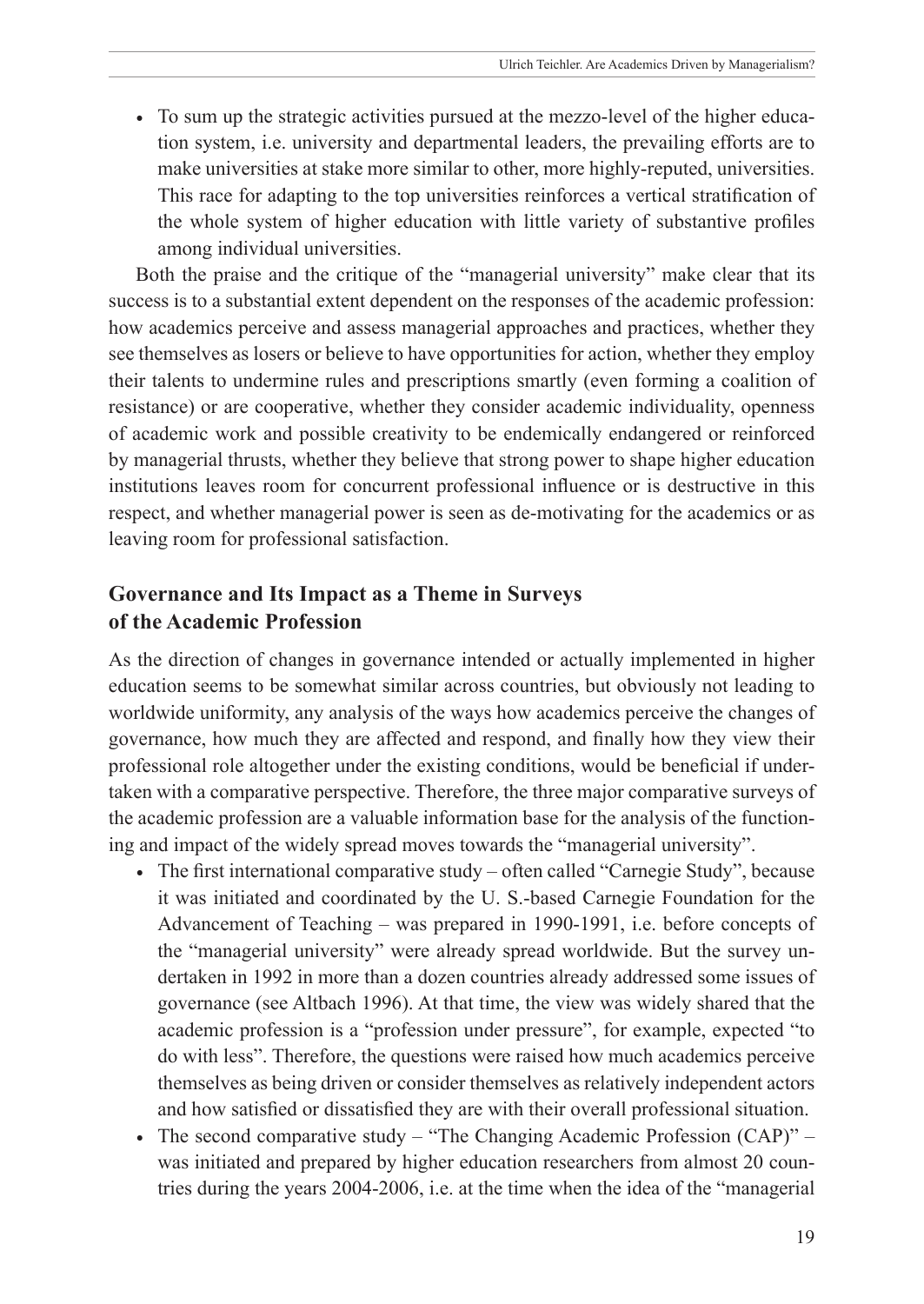university" was already spread across countries and when it was clearly one of the key themes of public discourses about the present state and the future of higher education. Actually, "governance" was chosen as one of the three key areas of major change in higher education to be addressed in the questionnaire along with "internationalization" and "relevance". The surveys were actually undertaken in 2007-2008 (see Teichler et al. 2013). In 2010, scholars of various countries used an almost identical questionnaire in the project "The Academic Profession in Europe (EUROAC)" (see Teichler and Höhle 2013); therefore, many analyses drew from the findings of both projects. It should be added that similar surveys were undertaken in subsequent years in Slovenia and Russia as well as, collaboratively, in some East and Southeast Asian countries.

• During the years 2015-2017, higher education researchers from more than 20 countries prepared the third comparative study: "The Academic Profession in the Knowledge Society (APIKS)". They were convinced that changes linked to the knowledge society paradigm deserve special attention in the survey, e.g. an increasing social relevance of higher education as a whole, increasing pressures to deliver clearly useful results, growing expectations to care for the transfer of knowledge into society, etc. But they considered the key issues addressed in the previous survey as still highly important for academics' views and activities. Therefore, many questions posed were similar to those in the second comparative survey. Actually, surveying began in some countries in 2018, but has not yet been completed in other countries by 2020. Some scholars have already examined national data or included some comparative data into their first analyses (see Special issue for APIKS 2020), but the major work of collaborative comparative analysis has yet to be undertaken.

The following thematic areas of governance or closely linked to it were addressed in the CAP questionnaire: (a) Management style of the institution of higher education; (b) strategic targets set by the institution of higher education; (c) expectations and targets set with respect to academics; (d) evaluation of academic activities; (e) primary influence of different actors on various areas of decisions; (f) academics' (respondents') influence on shaping their policies on the level of the department or the higher education institution as a whole. Other themes addressed in the questionnaire provided the opportunity to examine how views and activities in the domain of governance are linked, for example, to the academics' discipline, institutional setting, status and employment situation, their preferences for research vs. teaching, their academic productivity, sense of affiliation to the discipline, the department and the institution, and their overall job satisfaction (see, for example, Kwiek 2019).

The major findings of the CAP survey have been presented in one overview book (Teichler et al. 2013), five thematic books predominantly composed by chapters on individual countries, and a large number of additional publications (see the bibliography in Höhle and Teichler 2016). The findings of the thematic book on governance (Locke et al. 2011) might be summarized as follows: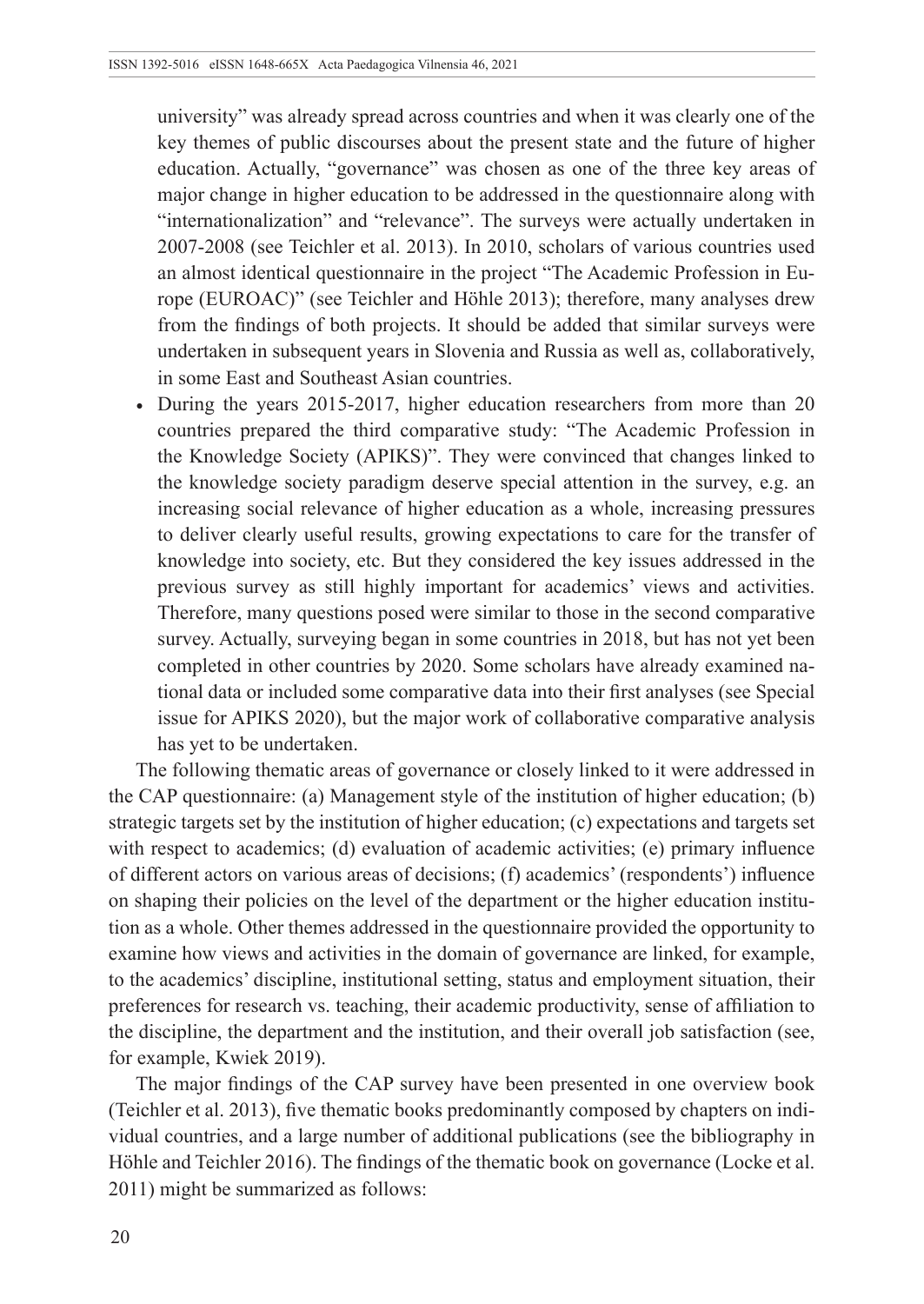- Altogether, university management has not moved across countries consistently to very powerful, "top-down" and strongly directive modes. We do not observe a clear dominance of a managerial miracle hoped for by its proponents and feared in "managerialism" critique.
- Differences by country as regards the managerial style, the expectations conveyed to academics and their influence within their institution of higher education have remained substantial.
- The editors of the book came to the conclusion that modes of "shared governance" between institutional managers and academics have turned out to be the most promising approach.

Some findings of the CAP and EUROAC projects will be presented here to illustrate and specify these summative statements (see Teichler 2019). Actually, the data presented here refer not to all respondents, but rather to senior academics at institutions of higher education in economically advanced countries with a strong emphasis placed both on teaching and research ("universities" in European countries and select research universities in countries where the term "university" also might comprise institutions with a dominant teaching and learning emphasis).

*Managerial power:* 53% of university professors, on average, in the countries surveyed noted a top-down management style at their university. This was observed by about three quarters of the respondents in the United Kingdom and Australia, but only by about one quarter in Norway. Similarly, 55% believed that the existing expectations to increase the utility of their research activities and results pose a threat to academic quality. These statements varied to a lesser extent by county : between 45% and 62% percent.

*Academics' influence:* 38% of university professors, on average, across these countries believed that they had a real influence on academic decisions on departmental level; this ranged from 63% in Germany, 50% in the U.S. to less than 30% in Norway and the United Kingdom. As regards the university level, only 17% of the respondents believed to have a substantial influence on academic matters; this was again clearly above the average in Germany (27%) and in the U.S. (25%), but relatively low in the United Kingdom (12%). One has to add here, however, that academic junior staff in Germany noted influences of that kind to a lesser extent than the average reported by their colleagues in other countries. As these questions were also raised in the 1992 survey, change over time could be observed. As one might expect, the university professors' influence dropped to a certain extent, but only moderately in most countries; in contrast, respondents in the U.S. and Germany noted an increase in the influence both on departmental and university levels. Altogether, 39% of professors, on average, across the countries surveyed in 2007- 2008, considered the lack of the academics' participation in shaping their university to be a serious problem.

*Academics' attitudes:* 57% of university professors, on average, across countries surveyed in 2007-2008, reported that they felt closely affiliated to their university. This was lower than the affiliation to their academic discipline (89%) and their department (62%), but still can be viewed as quite high. However, respondents from Australia and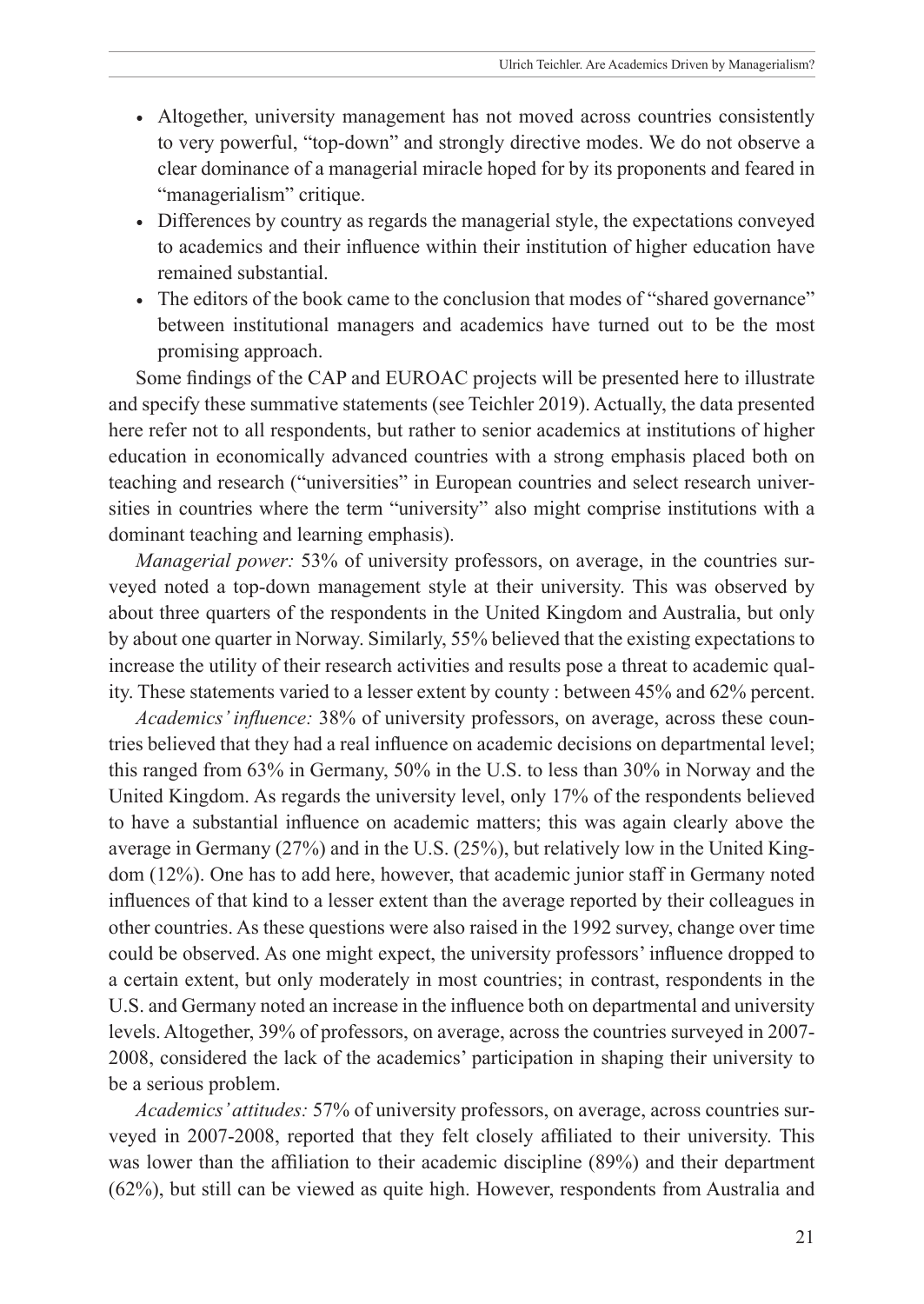the United Kingdom noted a close affiliation to their university clearly less frequently than their colleagues surveyed in 1992; in contrast, the affiliation to the university during this period increased on the part of German university professors. Finally, it is worth noting that overall job satisfaction of university professors in economically advanced countries increased during this period of move towards the "managerial university". In 2007-2008, 68% of university professors, on average across countries, described themselves as satisfied with their job – more than the average in Japan, about the average in Germany, somewhat fewer in the U.S. and markedly fewer in the United Kingdom (49%). As compared to 1992, professors' job satisfaction increased in Japan and Germany, remained on a similar level in the United States and slightly decreased in the United Kingdom. In sum, "managerialism" seems to have most clearly manifested in the United Kingdom and has been met most frequently there with negative responses on the part of academics. In most other countries, the majority of professors adapted to stronger managerial power in one way or another.

The author of this article has summarized responses to various questions addressing institutional cultures. Four types of institutional characteristics were developed which were called "academic university", "managerial university", "collegial university" and "supportive university" (Teichler 2011). The respective analysis of CAP and EUROAC data shows substantial differences by country. This might be illustrated with some examples:

- The majority of university professors in the United Kingdom characterized their university as managerial and as not academic and not collegial.
- Senior academics in Australia and Finland also considered their university as managerial, but were not as negative with regard to other dimensions.
- Professors in the United States appreciated their university as being managerial and concurrently as academic and supportive.
- Japanese respondents viewed their university as supportive, but as not academic.
- Those in Norway considered their university to be collegial, but not managerial and not academic.
- Finally, university professors in Germany described their university as academic and as not managerial.

It is difficult to draw overarching conclusions from the results of the surveys about the consequences of the move towards the "managerial university" in recent decades. We note clear signs of increasing "academic productivity", notably in terms of growing numbers of publications, and internationality of higher education seems to have spread in many respects, even though often not as impressive as frequently argued. Also, the issue of how to reconcile growing expectations for quality and relevance of academic work is being paid more attention than in the past. Yet, it is difficult to establish how much of the changes in academics' views and activities can be attributed to the academics themselves, to the overarching social climate or to the push on the part of governance.

Higher education nowadays is more strongly shaped by the "managerial university" thrust than it was two or three decades ago. It has spread to more countries, and more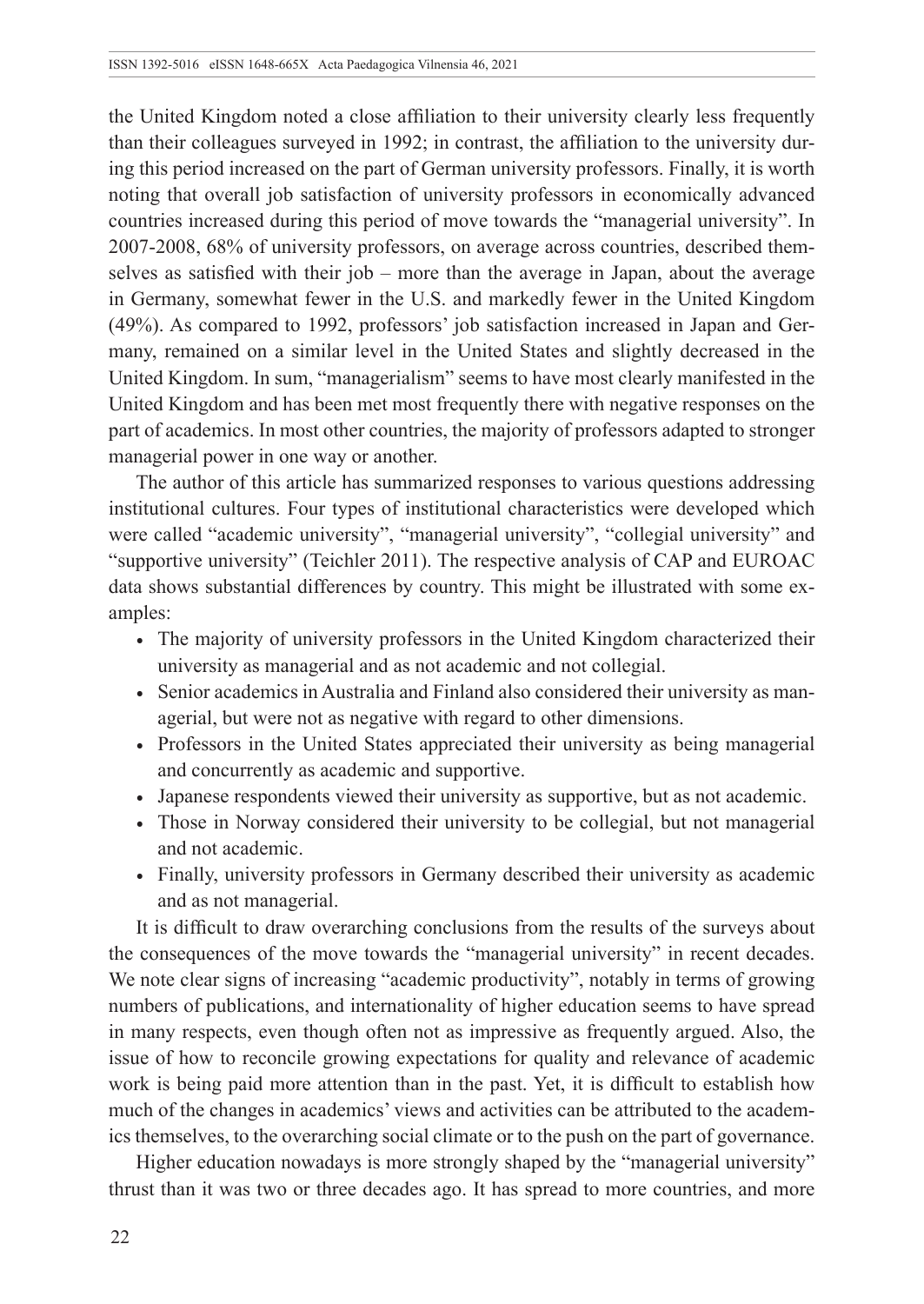experience could be gained within the countries which already shifted to this direction some time ago. But it is difficult to assess these changes comprehensively. Does higher education move increasingly towards managerialism? Does "shared governance" spread? Does management become more strategic, more targeted and more efficient? Does the managerial university consolidate, or does it seem to be a temporary fad, most likely to be substituted after a while by other thrusts of governance? The only observation which might be called undisputable is that the "managerial university" remained much more diverse across countries and across individual institutions of higher education than its proponents had thought.

### **Expected Changes of Governance and the Academic Profession on the Way Towards a Knowledge Society**

As already pointed out, the APIKS survey, which is currently underway, addresses inter alia issues that have played a role for some time now. This helps to establish, for example, how academics' views and activities have changed with respect to the internationality of higher education and the increasing expectations to care for the relevance of teaching and research. Of course, APIKS also provides information about general features of the academic profession: how career patterns have changed, how the working conditions are assessed, to what extent academics are satisfied with their professional situation. In those respects, all three major comparative surveys of the academic profession provide information for measuring changes over almost three decades.

A genuinely new question posed in the APIKS project, however, is in the context of the themes addressed in this article, i.e. whether, to what extent and how we note footprints of knowledge-society issues on governance in higher education and through governance on the role of academics. For example, are the same issues of the "managerial university" similarly at stake as before? Or does knowledge society push governance into specific directions?

The three comparative surveys of the academic profession have been carefully prepared by the scholars involved. For example, the discourse about governance was thoroughly reviewed at the beginning of the CAP and EUROAC projects in order to identify its most salient implications for the academic profession to be analyzed (see Kogan 2007; Hyde et al. 2013). In the preparatory stages of the APIKS project, concepts of knowledge society were examined in advance in order to identify explicitly discussed and implicitly assumed interfaces between the move towards the knowledge society and changes in the academic profession (see Aarrevaara et al. 2021).

Similarly, when looking at public discourses of the character of the emerging knowledge society and its impact on governance in higher education and its eventual consequences for the academic profession, we can ask, for example, the following questions in analyzing the results of the third comparative study on the academic profession:

• Do governments and university managers interpret the knowledge society paradigm as calling for a preferential treatment of the science and engineering disciplines at the expense of the humanities and social sciences?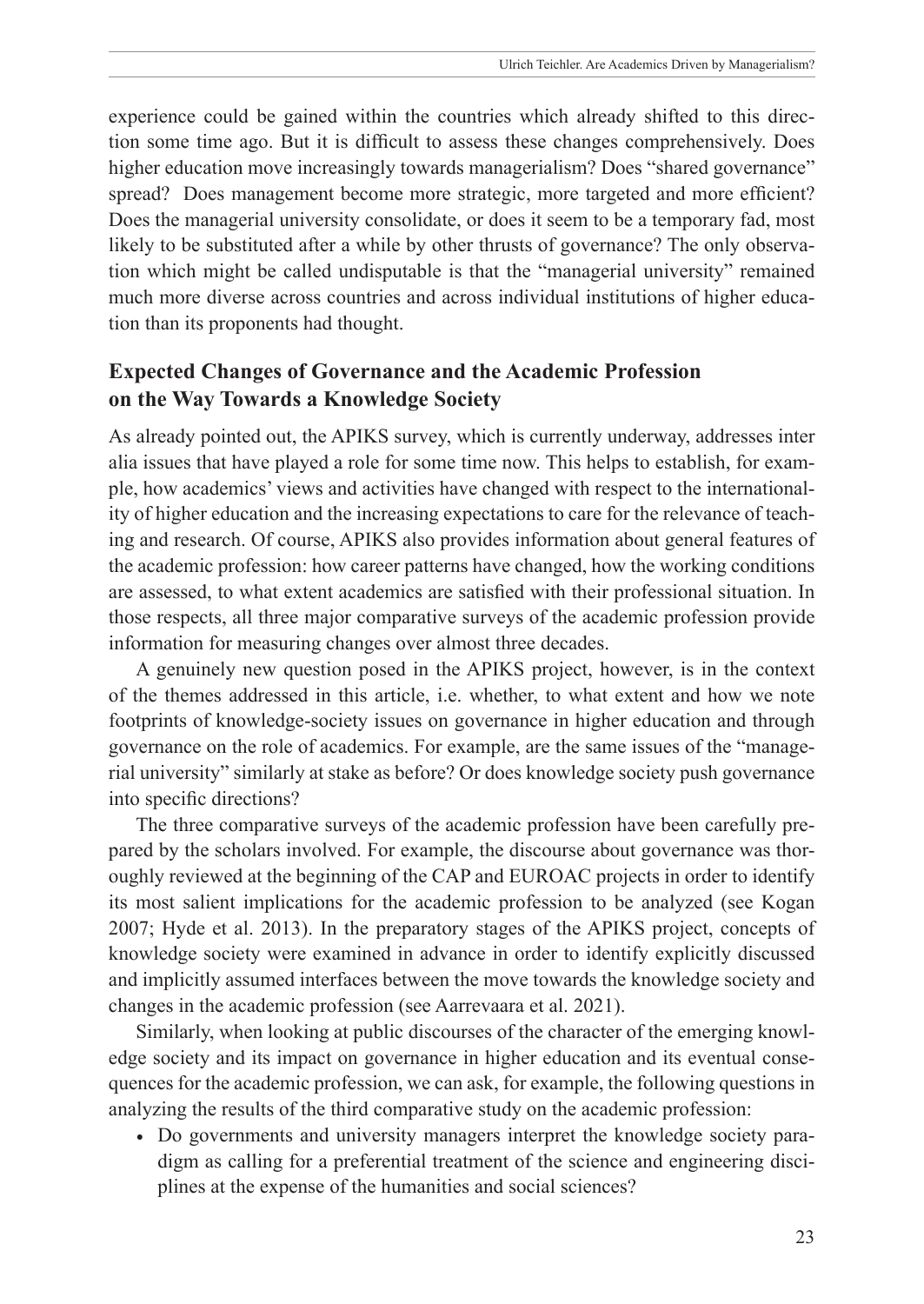- Do academics note rising expectations in the name of the knowledge society to put a stronger emphasis on research at the expense of teaching?
- How do academics interpret the university managers' concepts of the knowledge society: Are they seen, for example, as pushing towards an "elite knowledge society", towards diverse profiles of higher education as a whole, or towards the "wisdom of the many"?
- Are academics more strongly expected than before to shape their research activities in ways which lead most likely to visibly useful results?
- How active are academics in the direct transfer of knowledge to society?
- Do academics perceive academics' rising expectations linked to the knowledge society paradigm as calls for being engaged in socio-political activities? What chances do they see for more science-based decisions in society and what risks do they fear with regard to politicization of the academic profession?
- Do university managers in the view of academics strive for an acceptable balance in terms of quality, relevance and efficiency of academic work, or do they set lopsided priorities?
- What changes in their professional role do academics see as linked to the knowledge society paradigm?

When some decades ago the expansion of higher education was increasingly viewed as a major driver for change in higher education, this development could be interpreted as a sign of growing societal importance of higher education. But a substantial proportion of academics considered themselves as losers, e.g. as being required to "do more for less" and as experiencing a loss of power in decision-making processes, while others adapted themselves to changing conditions. The moves towards the "managerial university" witnessed a few decades could be interpreted later as efforts to prepare higher education for its growing societal relevance: again, academics' notions of this change remained ambivalent. In recent years, discourse about the role higher education plays in the knowledge society can be interpreted as a sign that the societal importance of higher education is bound to increase even further. And it will be interesting again to see what opportunities and threats of this development academics see for themselves.

#### **References**

- Aarrevaara, T.; Finkelstein, M.; Jones, G.A; Lee, S. J. (Eds.) (2021). *Universities and the Knowledge Society – The Nexus of National Systems of Innovation and Higher Education in Fifteen Countries*. Cham: Springer (in press).
- Altbach, P. G. (Ed.) (1996). *The International Academic Profession: Portraits of Fourteen Countries*. Princeton, NJ: Carnegie Foundation for the Advancement of Teaching.
- Amano, I.; Poole G. S. (2005). The Japanese university in crisis. *Higher Education,* 50 (6), 685-711.
- Amaral, A.; Meek, V. L.; Larsen, I. M. (Eds.) (2003). *The Higher Education Managerial Revolution?* Dordrecht: Kluwer Academic Publishers.
- Ben-David, J. (1977). *Centers of Learning: Britain, France, Germany, United States*. New York: Mac-Graw-Hill.
- Birnbaum, R. (1988). *How Colleges Work? The Cybernetics of Academic Organization and Leadership*. San Francisco, CA: Jossey-Bass.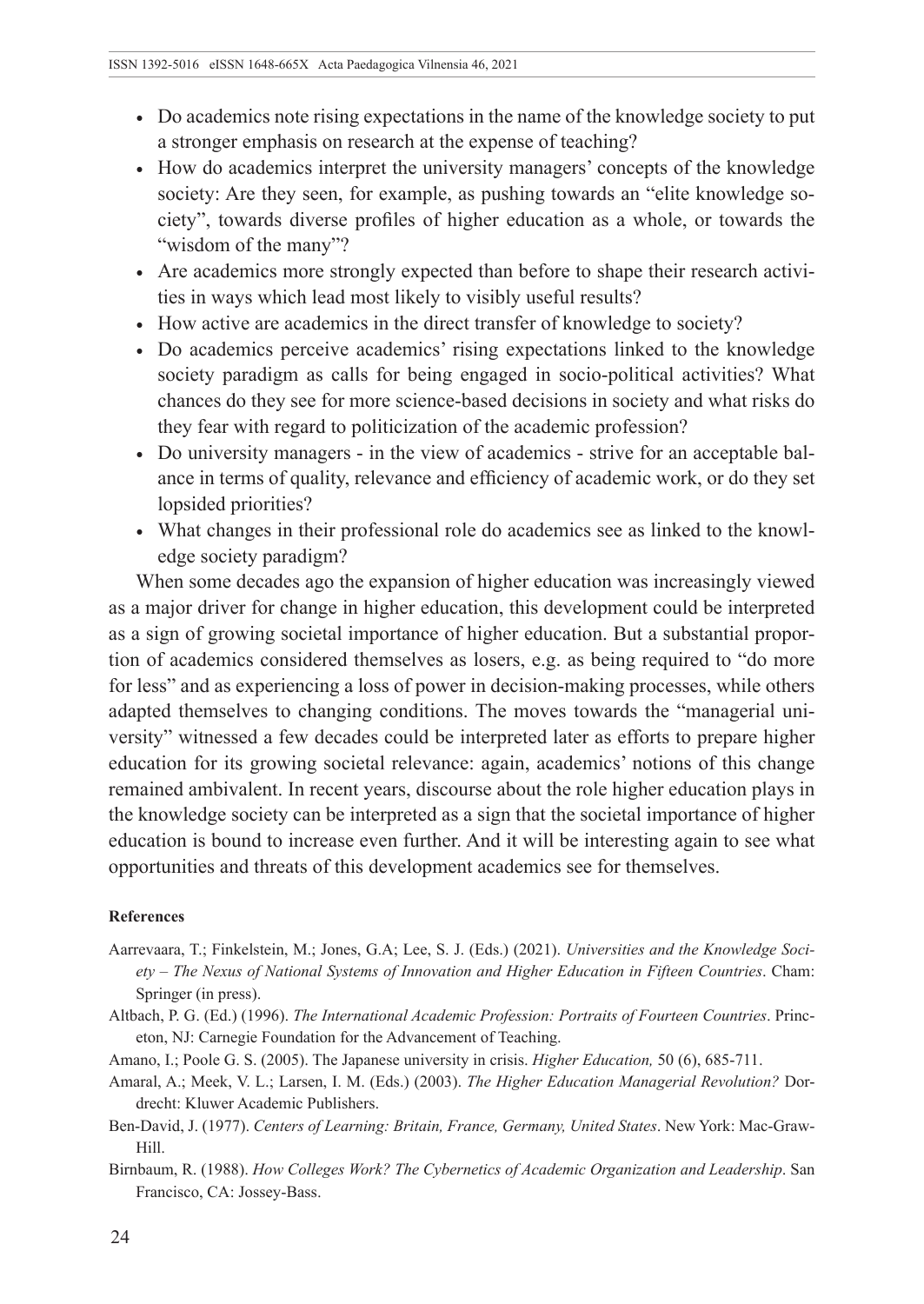- Birnbaum, R. (2000). *Management Fads in Higher Education: Where They Come From, What They Do, Why They Fail?* San Francisco, CA: Jossey-Bass.
- Bleiklie, I.; Enders, J.; Benedetto, L. (Eds.) (2017). *Managing Universities Policy and Organizational Change from a Western European Comparative Perspective*. Basingstoke: Palgrave Macmillan.
- Braun, D.; Merrien, F.-X. (1999). *Towards a New Model of Governance for Universities: A Comparative View*. London and Philadelphia, PA: Jessica Kingsley Publishers.
- Cavalli, A. (Ed.) (2007). *Quality Assessment for Higher Education in Europe*. London: Portland.
- Deem, R.; Kevin J.; Brehony, K. J. (2005). Management as ideology: The case of "New Managerialism" in higher education. *Oxford Review of Education, 31* (2), 217-235.
- De Corte, E.; Engwall, L.; Krücken, G. (Eds.), E. (2018). University governance and creativity. *European Review*, 26 (supplement 1).
- Ferlie, E.; Musselin, C.; Andresani, G. (2008). The steering of higher education systems: A Public Management perspective. *Higher Education*, *56* (3), 325-348.
- Harman, G. (1992). Governance, administration and finance: Introduction. In B. R. Clark & G. Neave (Eds.), *The Encyclopedia of Higher Education* (pp. 1279-1293). Oxford: Pergamon Press.
- Hazelkorn, E. (2011). *Rankings and the Reshaping of Higher Education: The Battle for World-Class Excellence*. Basingstoke: Palgrave Macmillan.
- Höhle, E. A.; Teichler, U. (2016). A new bibliography of publications of the project "The Changing Academic Profession" (CAP) and related projects. In J. F. Galaz-Fontes, A. Arimoto, U.Teichler & J. Brennan (Eds.), *Biographies and Careers throughout Academic Life* (pp. 341-392). Cham: Springer.
- Huisman, J. (Ed.) (2009). *International Perspectives on the Governance of Higher Education: Alternative Frameworks for Coordination*. New York: Routledge.
- Hyde, A.; Clarke, M.; Drennan, J. (2013). The changing role of academics and the rise of managerialism. In B. M. Kehm & U. Teichler (Eds.), *The Academic Profession in Europe: New Tasks and New Challenges*  (pp. 39-52). Dordrecht: Springer.
- Kells, H. R. (1999). National higher education evaluation systems: Methods for analysis and some propositions for the research and policy void. *Higher Education, 38* (2), 209-232.
- Kogan, M. (2007). The academic profession and its interface with management. In M. Kogan & U. Teichler (Eds.), *Key Challenges to the Academic Profession* (pp. 159-173). Paris and Kassel: UNESCO Forum on Higher Education Research and Knowledge and International Centre for Higher Education Research Kassel.
- Krücken, G.; Meier, F. (2006). Turning the university into an organizational actor. In G. S. Drori, J. W. Meyer & H. Hwang (Eds.), *Globalization and Organization* (pp. 241-257). Oxford: Oxford University Press.
- Kwiek, M. (2019). *Changing European Academics: A Comparative Study of Social Stratification, Work Patterns and Research Productivity*. London and New York: Routledge.
- Leisyte, L. (2015). Changing academic identities in the context of a managerial university Bridging the duality between professions and organizations: Evidence from the U. S. and Europe. In W. K. Cummings & Teichler U. (Eds.), *The Relevance of Academic Work* (pp. 59-75). Dordrecht: Springer.
- Locke, W.; Cummings W. K.; Fisher, D. (Eds.) (2011). *Changing Governance and Management in Higher Education: The Perspectives of the Academy.*Dordrecht: Springer.
- Lockwood, G. (2011). Management and resources. In W.Rüegg (Ed.), *A History of the University in Europe. Volume IV: Universities Since 1945* (pp. 124-161). Cambridge: Cambridge University Press.
- Maassen, P. A. M.; van Vught, F. A. (1992). Strategic planning. In B. R. Clark & G. Neave (Eds.), *The Encyclopedia of Higher Education* (pp. 1483-14984). Oxford: Pergamon Press.
- Meek, V. L.; Goedegebuure, L.; Santiago, R.; Carvalho, T. (Eds.) (2010). *The Changing Dynamics of Higher Education Middle Management*. Dordrecht: Springer.
- Neave, G.; van Vught, F. (Eds.) (1991). *Prometheus Bound: The Changing Relationships between Government and Higher Education in Western Europe*. Oxford: Pergamon Press.